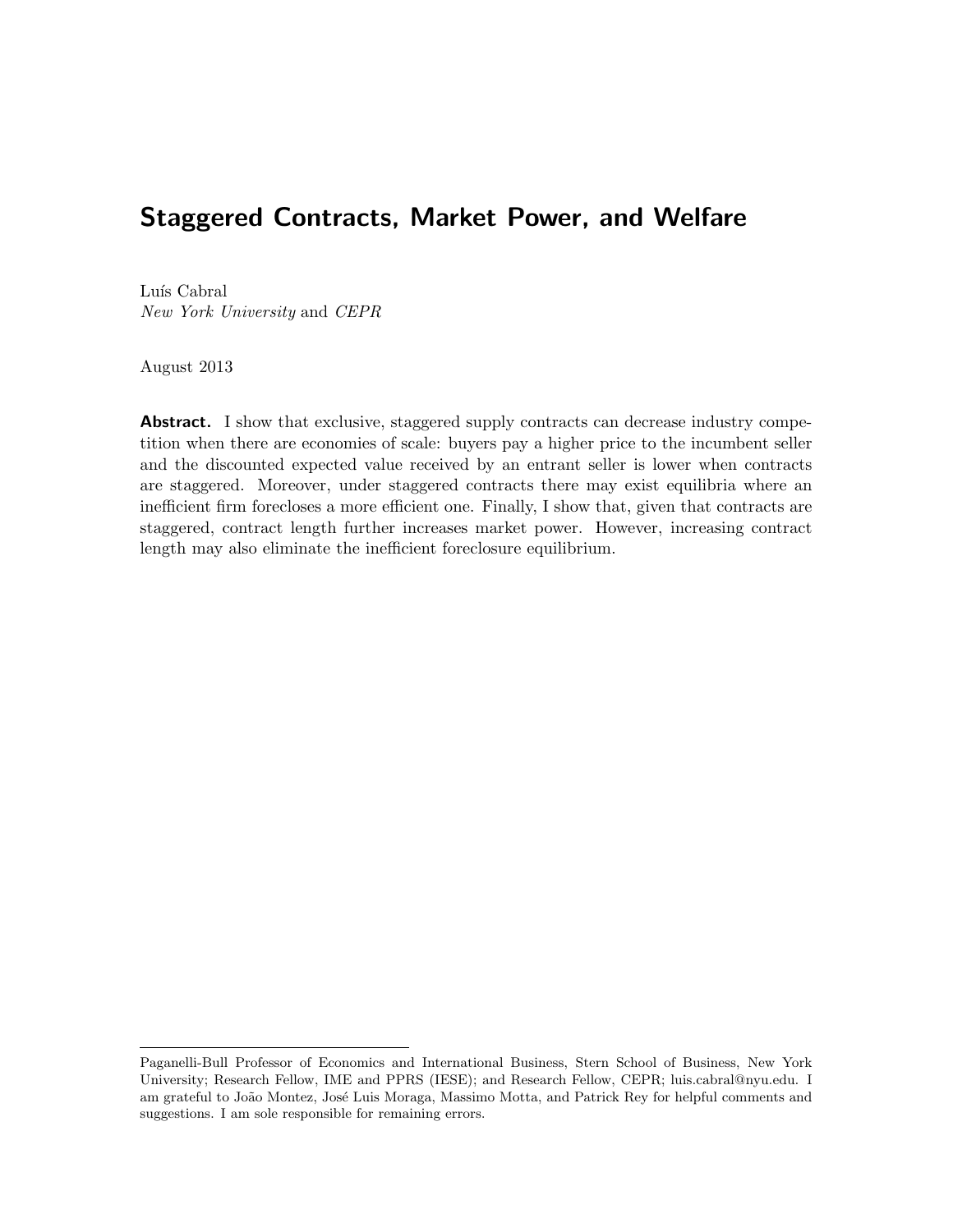## 1. Introduction

In some industries, firms maintain a position of monopoly or market dominance by securing exclusive, long-term contracts with key suppliers or customers. In this paper, I consider the case when a supplier sells to multiple buyers and ask whether it makes a difference whether contracts are synchronous or staggered.

As a motivating example, consider the case of Nielsen. During the 1980s, Nielsen maintained a monopoly over the provision of market-tracking services for grocery store produce sales in Canada.<sup>1</sup> In this industry, the key inputs are raw scanner data provided by the major grocery chains. When Information Resources Incorporated (IRI) threatened to enter the market, Nielsen responded by signing exclusive, long-term contracts (three years or longer) with Canada's grocery chains. Moreover, by Nielsen's own admission, the contracts were staggered as a means to create an additional barrier to competition:

After we did our retailer deals five years ago, we recognized that we were vulnerable because virtually all of these agreements expired around the same time. We set ourselves a goal then to pursue a practice that would result in our retailer and distributor contracts expiring at different times. This would make it much more difficult for any competitor to set up a service unless he was prepared to invest in significant payments before he had a revenue stream.<sup>2</sup>

A second example is given by television broadcast rights in the Portuguese Professional Soccer League (LPFP). These rights are currently wholly owned by one single firm, PPTV, which negotiates individually with each club. Despite PPTV's high profitability (average rate of return of about 30%), there is no sign of credible potential entry. This is likely due to the high entry barrier created by the contracts signed by the soccer clubs with PPTV: long in duration (5 to 10 years) and staggered in structure.

In this paper, I consider the economic effect of staggered contracts in an industry with market power. I develop an infinite period model with two sellers and two buyers. I look for stationary equilibria where sellers bid for contracts under two possible contract structures: synchronous contracts (all contracts are renewed at the same time); and staggered contracts (contracts are renewed at different times). I show that equilibrium price is higher under staggered contracts than under synchronous contracts. Moreover, under staggered contracts per period price is increasing in contract length, whereas under synchronous contracts it is invariant with respect to contract length. In other words, staggered contracts imply an increase in price and an increase in the derivative of price with respect to contract length.

Next I consider the case when one of the sellers is more efficient than the other and show that, if the efficiency difference is not too high, then there exists an equilibrium where the inefficient seller makes all of the sales. Moreover, a necessary condition for such an equilibrium to exist is that contract length not be too long.

Finally, I extend the model to include the possibility of product differentiation. In this context, I show that an entrant's value is lower under staggered contracts. In this sense, in addition to higher prices staggered contracts also increase the level of entry barriers.

These results are relevant for a series of cases where long-term input or output contracts can diminish the degree of competition. In addition to the examples mentioned earlier,

<sup>1</sup>. Jing and Winter (2012) discuss this case at length.

<sup>2</sup>. Page 66 in: Canada (Director of Investigation and Research) v. The D & B Companies of Canada Ltd. (1995), 64 C.P.R. (3d) 216 (Comp.Trib.).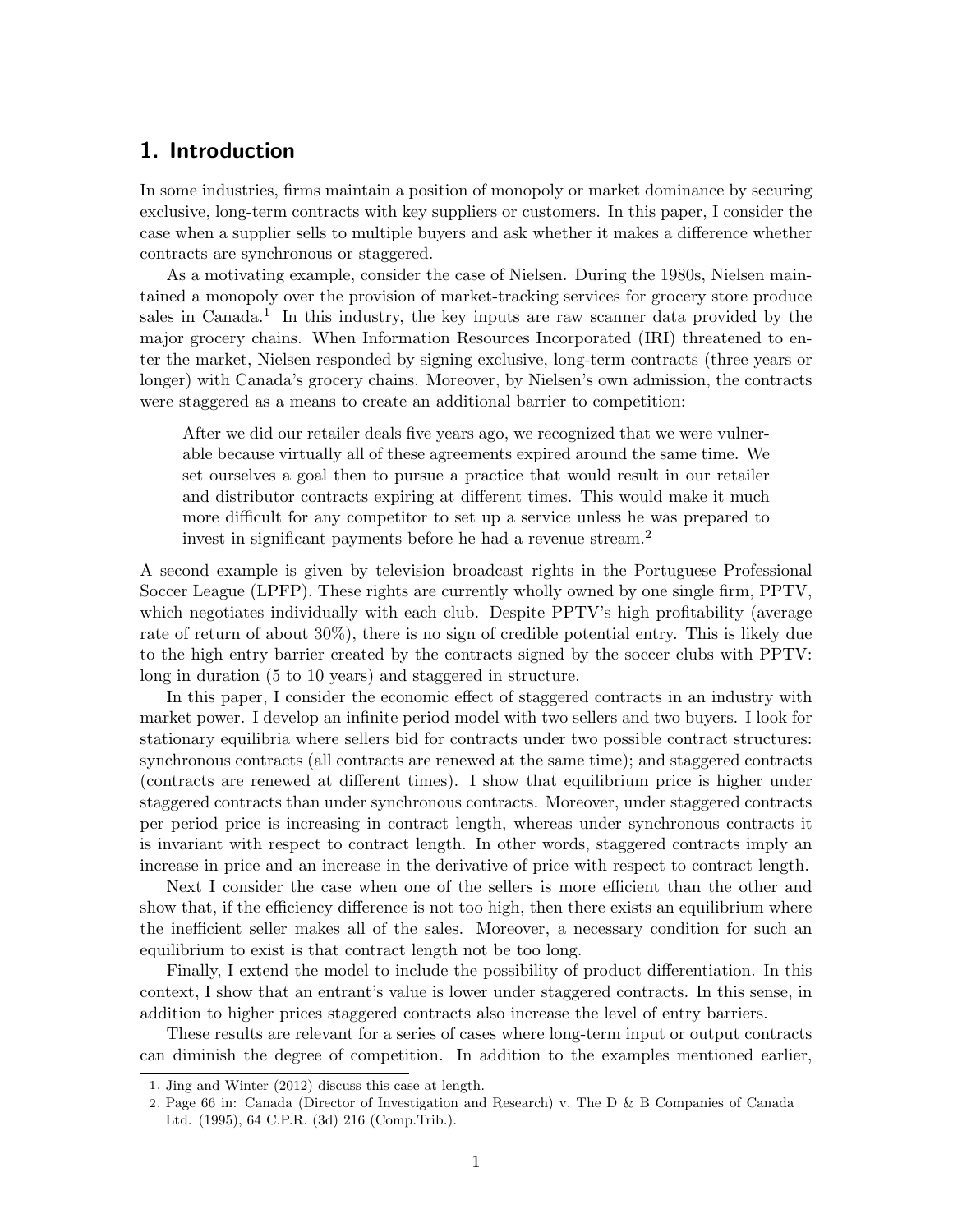there are two recent European cases where contracts played an important role. In 2007, the European Commission "expressed concerns under Article 82 of the EC Treaty that Distrigas' long-term gas supply contracts would prevent customers from switching." An agreement was reached whereby Distrigas, a Belgian gas supplier, committed to bring to market each year 70% of the contracts (by volume), as well as limit contract duration to less than five years. $3$  More recently, a similar commitment was obtained from Electricité de France: "65% of the volumes contracted on the relevant market will be made available every year for recontracting;" and "EDF undertakes not to conclude new contracts with a duration exceeding five years.<sup>"4</sup> In both cases, the idea is to make the market more "contestable" by insuring that a certain fraction is up for bids each period.

My results cast a word of caution regarding this type of policy. Consider two alternative scenarios: (a) 40% of the contracts are one-year long; the remaining 60% are two-years long and are all renewed at the same time (that is, every two years); (b)  $40\%$  of the contracts are one-year long; the remaining 60% are two-year long, 30% of each renewed each year. At some level, case (b) seems more "contestable:" every period 70% of the contracts are available to a potential entrant, as the Distrigas agreement indicates. However, as I will show in this paper, market power and entry barriers are greater in case (b) than in case (a), where the share of the market up for grabs alternates between 40 and 100% (thus violating the Distrigas agreement).

**Related literature.** Conceptually, the Coase theorem (Coase, 1960) provides an important reference point to judge the competitive effects of long-term contracts: if all parties enter into the contract; and if there are no significant externalities; then there is no reason to believe the market solution is inefficient, even if involves long-term exclusive contracts. This view — usually associated to the "Chicago school" — has been challenged by a series of scholars. In particular, as Aghion and Bolton (1990) point out, to the extent that there are externalities in contracting, it is quite possible that two parties agree on an exclusive contract that is socially inefficient: both parties gain from the contract but that gain is more than outweighed by the loss to the excluded party. In sum, long-term exclusive contracts may create an inefficient barrier to entry.

More closely related to my paper is the literature on "naked exclusion" (Rasmusen, Ramseyer and Wiley, 1991; Segal and Whinston, 1999; Fumagalli and Motta, 2005). This literature considers the case when an incumbent sells to a series of buyers and produces with a technology subject to increasing returns to scale. By securing contracts with a large enough number of buyers, an incumbent is able to exclude a potential entrant who, having only access to a small share of the market, is unable to cover its average cost. Differently from Aghion and Bolton (1990), an additional externality now exists between buyers who sign exclusive deals with the incumbent and buyers who do not. Similarly to Aghion and Bolton  $(1990)$ , there may exist equilibria with inefficient exclusion.<sup>5</sup>

<sup>3</sup>. Summary of Commission Decision of 11 October 2007 relating to a proceeding pursuant to Article 82 of the EC Treaty (Case COMP/B-1/37.966 — Distrigaz).

<sup>4</sup>. Summary of Commission Decision of 17 March 2010 relating to a proceeding under Article 102 of the Treaty on the Functioning of the European Union and Article 54 of the EEA Agreement (Case COMP/39.386 — Long Term Electricity Contracts France).

<sup>5</sup>. Similarly to economies of scale, the argument can also be made that contracts which link two markets with economies of scope may lead to effectively foreclose an entrant in one of those markets. See Bernheim and Whinston (1998), Carlton and Waldman (2002), for more on this.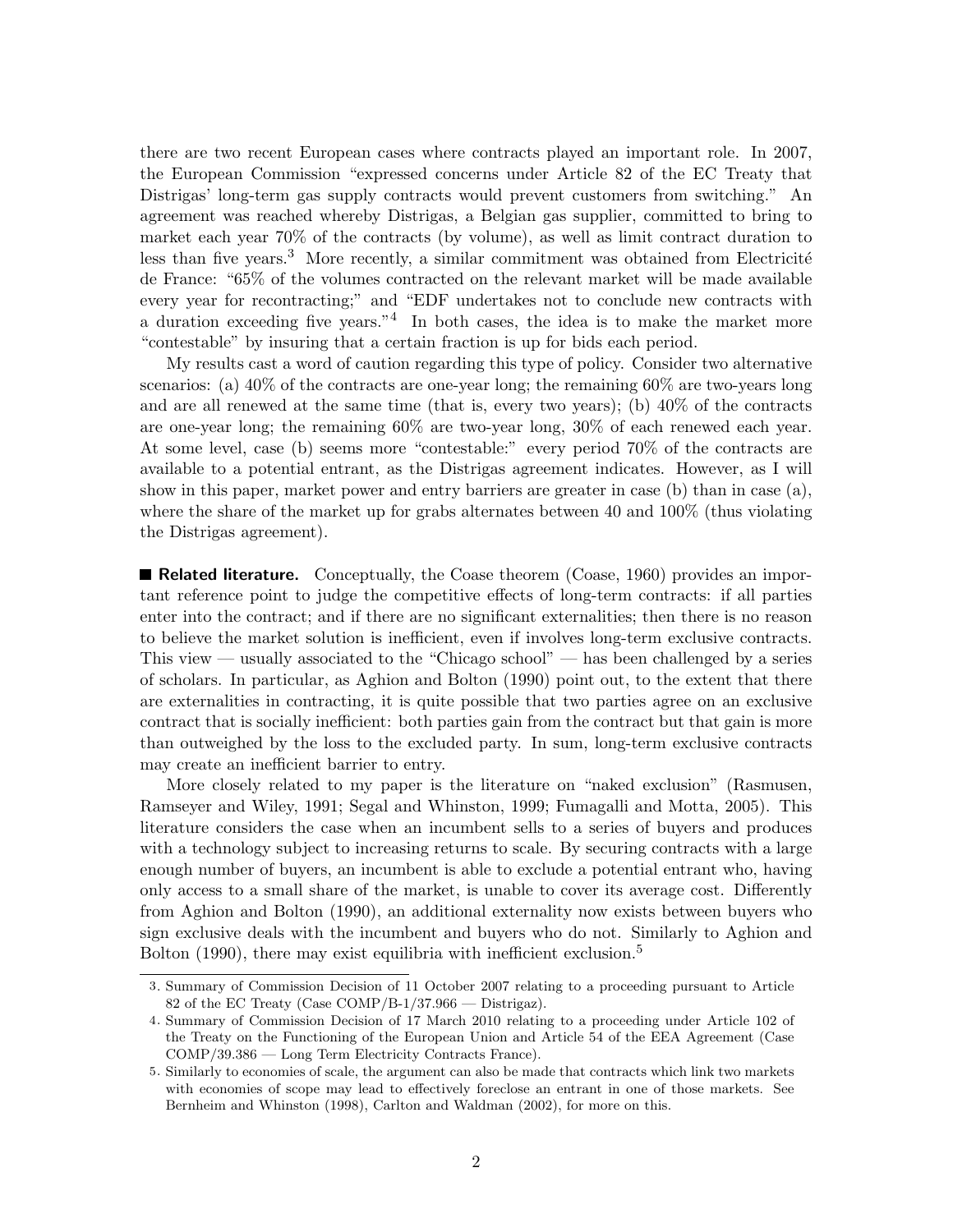My paper extends the idea of exclusive contracts that induce externalities, market power, and possibly inefficient exclusion. I do so by considering specifically the role played by staggered contracts as well as contract length. In addition to the different focus (on staggered contracts), one important difference with respect to the previous literature is that I assume both sellers are present in the market at all moments of an infinite period game. In other words, incumbency results from equilibrium play, not from a finite extensive form.

Jing and Winter (2012) is also very closely related to my paper. They discuss the Nielsen case (presented earlier) in great detail, and argue that exclusive contracts (in the particular setting they examine) have an anti-competitive effect. They also suggest that staggered contracts increase the size of that barrier, though they do not provide a formal argument for the latter.

From an oligopoly theory point of view, my paper is related to the work on Gilbert and Newbery (1982), who provide conditions for the persistence of monopoly dominance. My assumption regarding monopoly and duopoly profits is essentially identical to theirs. Their work does not consider the issue of contracts (either their length or synchronicity); and they do not consider an infinite period model as I do. In the latter sense, my model is closer to Cabral (2011), a paper that develops a general theory of dynamic competition with network effects. Again, the novelty of the present paper is to consider the role played by staggered contracts.

## 2. Model

Consider an industry with two sellers and a sequence of short-lived pairs of buyers.<sup>6</sup> Buyers have a valuation  $u$  for one unit of the industry product during one period, zero for any additional unit. Given this, buyers choose the seller who offers the lowest price. (In Section Section 5, I consider the possibility of seller and buyer heterogeneity.)

For accounting purposes, I will divide contract length into two periods. Throughout the paper, when I refer to "period" I mean one half of contract length; in other words, I will assume contracts last for two periods. Let  $\delta$  be the discount factor corresponding to one period. It follows that the discount factor corresponding to the entire contract length is  $\delta^2$ .

The cost of serving one customer during one period,  $c_k$ , depends on k, the number of customers served. I make the important assumption that

#### **Assumption 1.**  $c_2 < c_1$

In words, I assume economies of scale in serving customers.

Throughout the paper, the equilibrium concept I use is that of Markov equilibria, that is, subgame-perfect Nash equilibria such that strategies depend only on the state of the game. The state of the game, in turn, is defined by the identity of the "incumbent" supplier, the supplier who holds the "old" contract in the case when contracts are staggered; if contracts are not staggered, then there is only one state. Either way, my assumption of Markov equilibria effectively excludes the possibility of history dependent strategies.

<sup>6</sup>. Alternatively, I could assume two long-lived buyers, but then I would also need to assume buyers are myopic.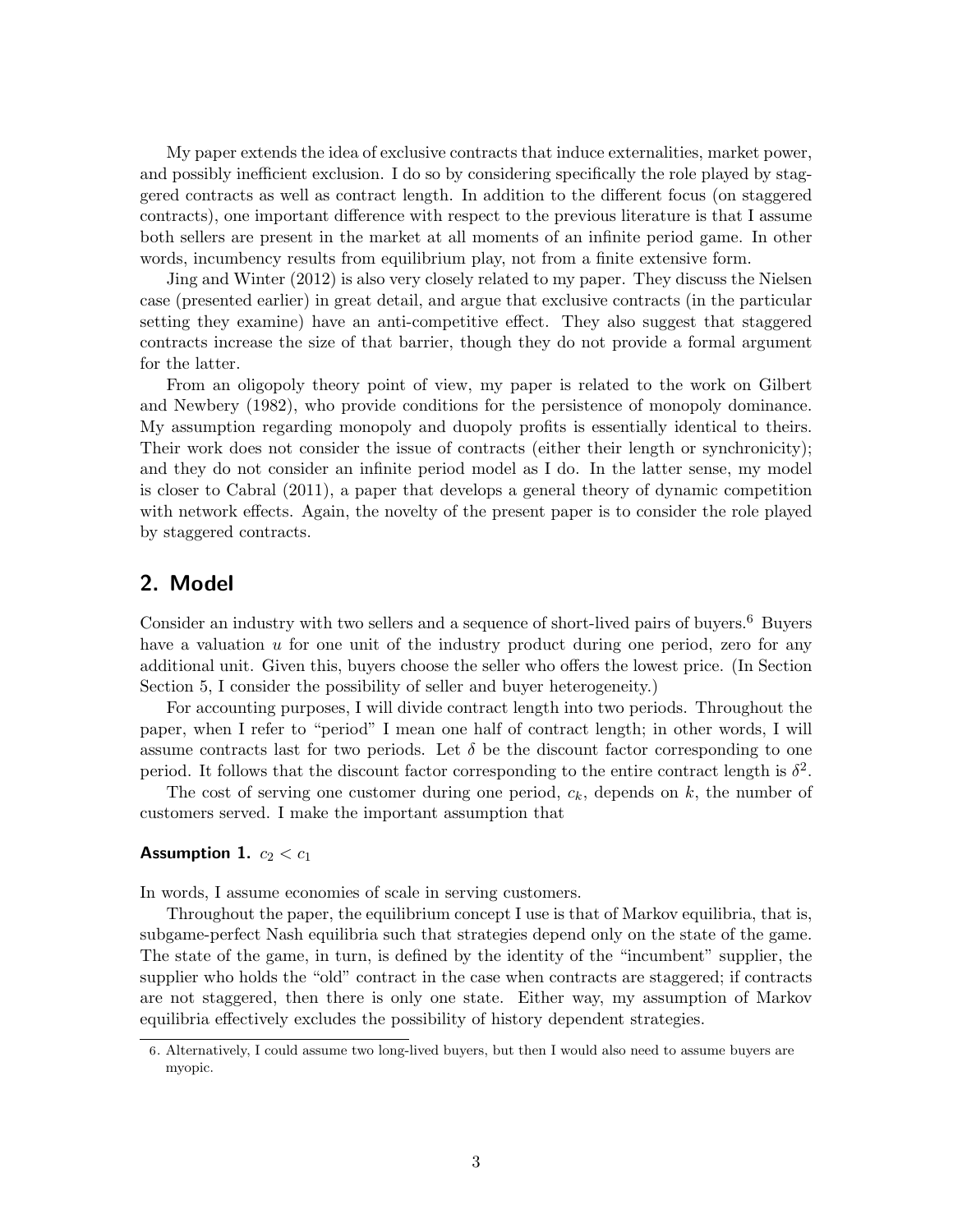### 3. Staggered contracts and market power

In this section I consider two possible cases: (a) synchronous contracts, that is, the situation whereby every 2 periods all contracts are auctioned off; and (b) staggered contracts, that is, the situation whereby every period one of the contracts is auctioned off. Suppose first that, every two periods, sellers set the price for two-period supply to one buyer. Buyers then simultaneous choose one of the sellers. Since sellers are indistinguishable in the buyers' eyes, the latter always pick the firm (or a firm) setting the lowest price. I next show that, in equilibrium, both sellers set  $p = c_2$ , where p is per period price, and one of the sellers wins both contracts. To see this, notice that it would not be an equilibrium for each seller to sell one contract for  $p = c_2$ , for then the price received is lower than cost (which would be  $c_1$  for each seller). Likewise, it would not be an equilibrium for each seller to sell one contract for a price p strictly greater than  $c_2$ : a slightly lower price would secure both buyers for a higher seller value. We thus conclude that the equilibrium price is  $p_s = c_2$  (s for short-term).

Consider now the case when every period one of the buyers comes to the market demanding a 2-period contract. Let  $v_i$  be the value of a seller who holds an old contract before the new one is assigned. Let  $v_e$  be the other seller's value. Let  $p_i$  and  $p_e$  be the per period prices set by incumbent and entrant seller, respectively. The process of deriving equilibrium prices is similar to what we considered before, with the difference that we now must explicitly account for continuation values. For example, if in a given period the incumbent seller has the winning price,  $p_i$ , then its discounted value is given by

$$
\widetilde{p} + p_i - 2c_2 + \delta v_i
$$

where  $\tilde{p}$  is the per period price of the preceding contract and  $v_i$  the continuation value for an incumbent seller.

My first result compares per-period price under the alternative regimes considered above. Specifically, let  $p^g$  be the per-period price under staggered contracts, whereas  $p^s$  denotes price under synchronous contracts.

**Proposition 1.** In an anonymous equilibrium, prices are given by

$$
p^{y} = c_{2}
$$
  

$$
p^{g} = c_{2} + (1 - \delta) (c_{1} - c_{2})
$$

In words, Proposition 1 states that equilibrium price under staggered contracts is higher than under synchronous contracts: staggered contracts increase seller monopoly power.

#### Corollary 1.  $\frac{dp^y}{d\delta} = 0 > \frac{dp^g}{d\delta}$  $d\delta$

In words, contract length has no effect on (per period) contract price under synchronous contracts. However, under staggered contracts contract length (further) increases monopoly power. In the limit as  $\delta \to 1$ , synchronous and staggered contracts perform equally in terms of equilibrium price. In the opposite limit as  $\delta \to 0$ ,  $p^g \to c_1$ , which, by Assumption 1, is greater than  $p^y = c_2$ .

Note that there may be many good reasons whey market competitiveness decreases as contract length increases (including, for example, a combination of uncertainty and sunk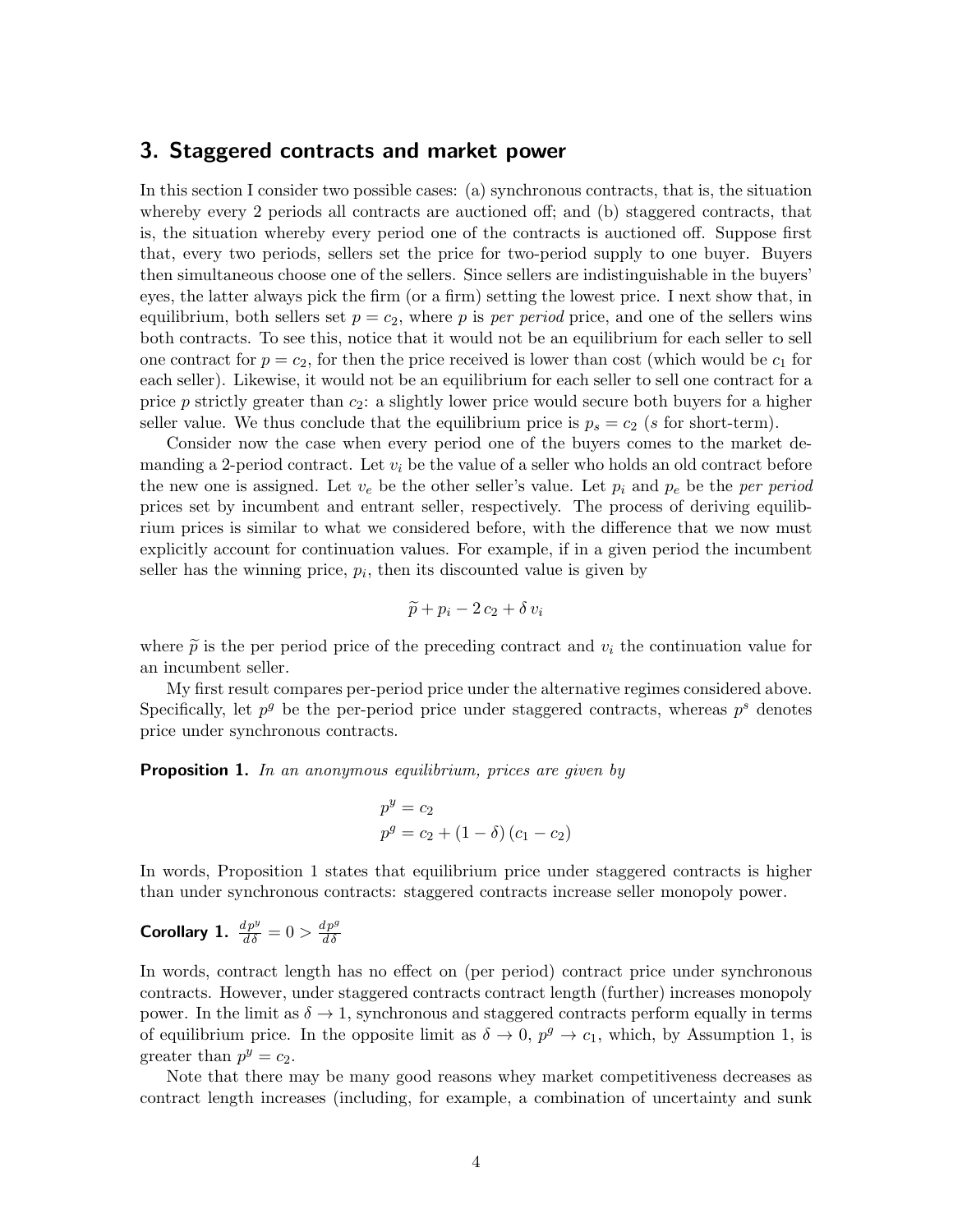entry costs). The point of Corollary 1 is that, under staggered contracts, contract length becomes an additional source of monopoly power.

At this point, I should mention that I am implicitly making the assumption that buyers cannot transfer contracts post sale. If resale is possible, then, starting from a subgame where each seller owns one contract, I would expect sellers to bargain over contract transfers. If bargaining is efficient, then I would expect sellers to come to an agreement whereby the seller holding the new contract would also secure the old one. Assuming that sellers split the gain from the agreement as in the Nash bargaining solution, this would increase payoffs for both sellers. In fact, an entrant now looks forward to a higher payoff in case it acquires a new contract: not only does it get the new contract but then it also obtains the other one from the incumbent. In other words, I would expect the existence of a secondary market to reduce the degree of monopoly power by the incumbent seller.

#### 4. Staggered contracts and inefficient exclusion

Suppose that one of the sellers, say firm  $b$ , is more efficient than the other. Specifically, I assume that firm  $a$  must pay an additional cost  $d$  per period each time it is active (regardless of whether it sells one unit or two).

Under synchronous contracts, b systematically wins the auction for each new contract. It follows that the equilibrium is efficient: production costs are minimized and social welfare maximized.

Consider now the case of staggered contracts. As suggested by Proposition 1, incumbency creates a seller advantage. Can this advantage be so great that it outweighs firm a's cost disadvantage? The next result provides conditions for that to be the case.

**Proposition 2.** If  $d < 2(2\delta - 1)(c_1 - c_2)$ , then there exists an equilibrium where firm a makes all sales.

In other words, Proposition 2 states that if firm  $a$  is not too inefficient with respect to firm b, then it is able to exclude the more efficient entrant.

Notice that a necessary condition for Proposition 2 is that  $\delta > \frac{1}{2}$ , in other words, that contract length not be too long. The reason is that the less efficient firm must credibly "threaten" to make a sale if it finds itself in the position of being an entrant. Given firm b's price as an incumbent, making a sale as an entrant implies that firm a set a price below cost. If the value of  $\delta$  is too small (specifically, less than  $1/2$ ), then firm a prefers not to make a sale. Intuitively, if different values of  $\delta$  reflect different period lengths, a low  $\delta$  implies a long period of pricing below cost, making is less attractive for firm  $a$  to enter (or re-enter) and breaking down the credibility of the equilibrium that excludes firm b.

Note that Proposition 2 provides a different story than Corollary 1 regarding the role played by contract length. Under a symmetric equilibrium, an increase in contract length increases equilibrium price under staggered contracts. Intuitively, longer contract length increases the asymmetry between incumbent and entrant. In fact, as we saw earlier, in the limit when  $\delta \to 1$  there is no difference between synchronous and staggered contracts. According to Proposition 2, one effect of increasing  $\delta$  is to allow for the inefficient exclusion equilibrium to exist. In that sense, increasing contract length may lead to higher social welfare by virtue of eliminating a bad equilibrium.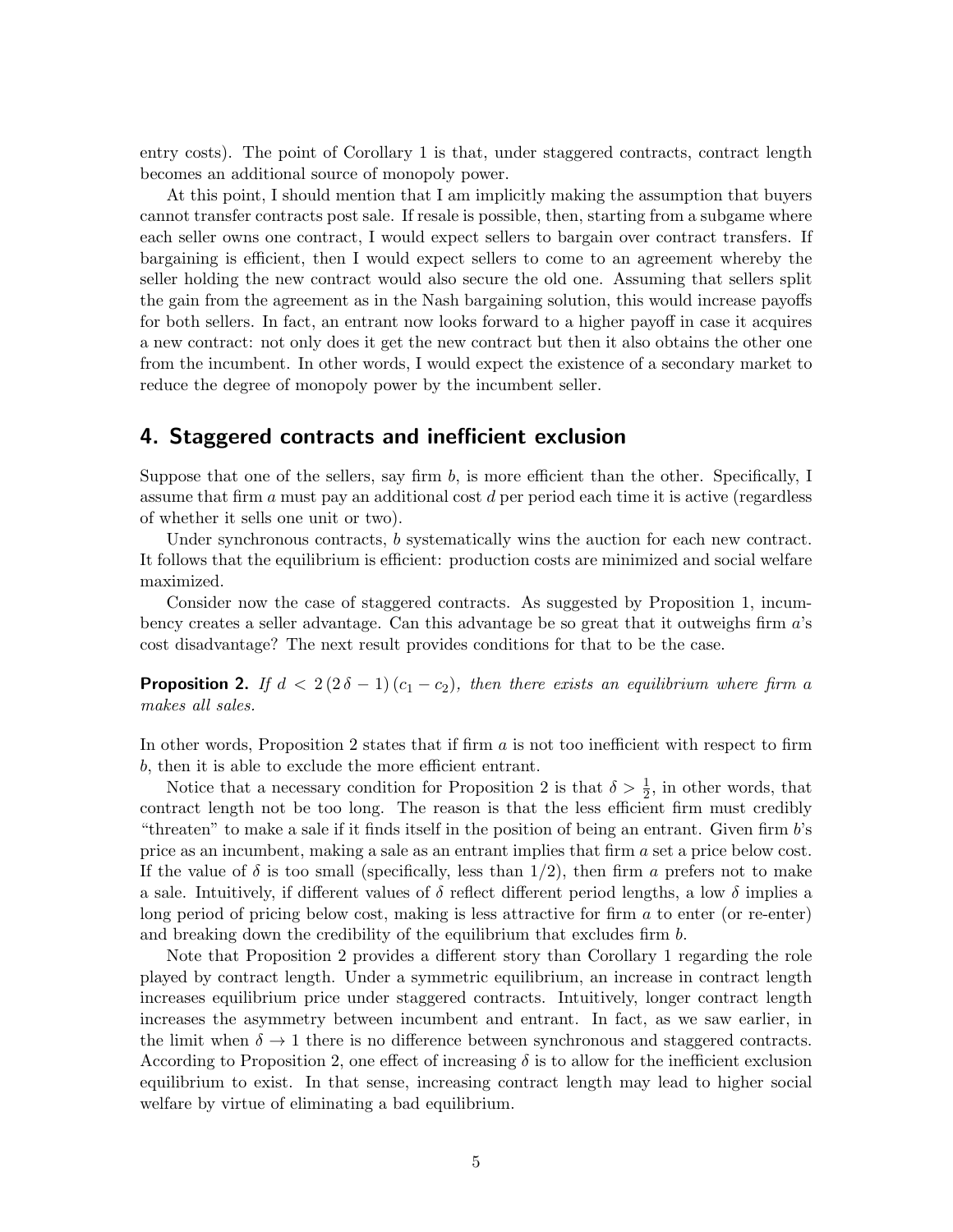In the next section I further explore the implications of the incumbency commitment effect, namely in terms of creating a barrier to entry.

### 5. Staggered contracts as a barrier to entry

In the previous sections, I considered the case when there is complete information regarding payoffs. When this is the case, prices are set as under Bertrand competition with asymmetric costs. In asymmetric cost Bertrand model, the lower cost seller sets a price equal to the cost of the high-cost seller. This implies that the high-cost seller's equilibrium profit is zero. It also creates a bit of a puzzle: if the high-cost seller's payoff is zero, then why does it bother to be present in the market at all? The most common answer to this paradox is to consider the possibility of seller heterogeneity, in which case both sellers receive strictly positive expected payoffs.

In the present case, complete information implies that the entrant is always kept from winning any contract, thus receiving a zero payoff. This is true in any of the equilibria considered (except when the entrant has a large cost advantage with respect to the incumbent). In this section, I follow the same solution as in standard oligopoly models: I add some degree of agent heterogeneity so as to obtain strictly positive expected payoffs for all players and equilibrium outcomes that are continuous with respect to exogenous parameters (for example, a probability of entry that varies continuously with respect to costs and profits).

Specifically, I assume that, in each period and for each buyer, Nature generates a preference shock  $\xi$  which is the buyer's private information and corresponds to the buyer's preference for one of the sellers. Since in this section I return to symmetric anonymous equilibria, I assume that  $\xi$  measures the buyer's preference for the incumbent seller; that is, the buyer prefers to buy from i if and only if  $\xi - p_i > -p_e$ . In the case of synchronous contracts, I can arbitrarily designate one of the firms as incumbent.

I assume that  $\xi$  is distributed according to cdf  $\Phi(\xi)$  which has the following properties:

**Assumption 2.** (i)  $\Phi(\xi)$  is twice continuously differentiable; (ii)  $\phi(\xi) = \phi(-\xi)$ ; (iii)  $\phi(\xi) >$ 0,  $\forall \xi$ ; (iv)  $\Phi(\xi)/\phi(\xi)$  is strictly increasing.

Part (i) is done for technical simplicity; part (ii) follows from the assumption of symmetry between sellers; part (iii) implies that the likelihood that a given seller makes a sale is always strictly positive, though possibly very small. Finally, part (iv) corresponds to a standard assumption in auction theory and other fields (monotone hazard rate). It is satisfied by most symmetric distribution functions (including the normal, uniform and t distributions).

It follows from part (ii) of Assumption 2 that the probability that  $i$  is selected by the buyer is given by

$$
q = \mathcal{P}(\xi - p_i > -p_e) = 1 - \Phi(p_i - p_e) = \Phi(p_e - p_i)
$$
\n(1)

If contracts are synchronous, I define by  $v$  the (common) discounted firm value at the the beginning of a period where contracts are up for bids. If contracts are staggered, then I define by  $v_i$  (reap.  $v_e$ ) the discounted value for a seller who has (resp. does not have) a contract at the time it bids for the newly available contract.  $v<sub>e</sub>$  thus measures the expected value of an entrant into a market where there is one seller only. The question at hand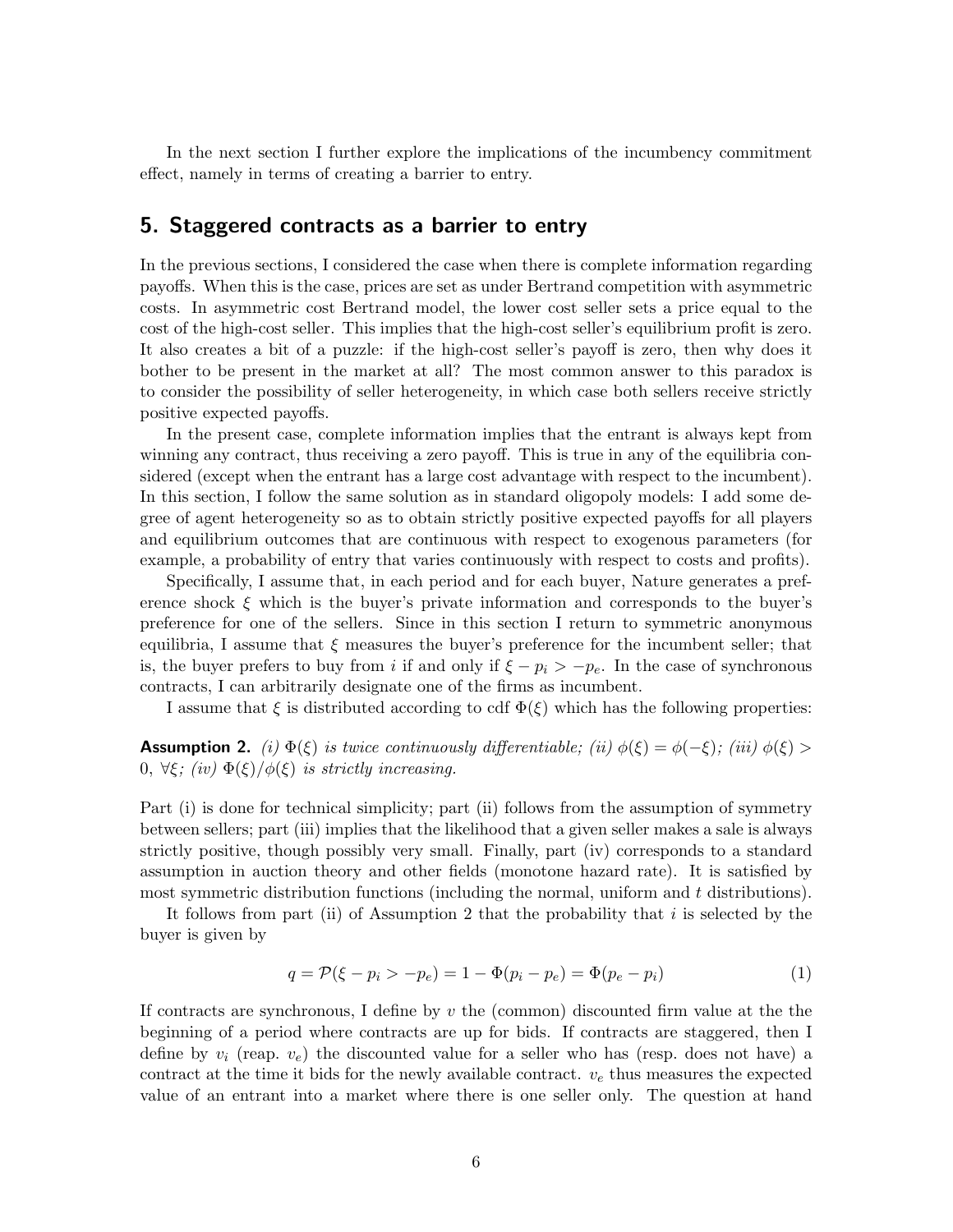is whether this value is lower than the value expected by an entrant into a market where contracts are all bid at the same time, that is, are synchronous.

Let us begin with synchronous contracts. From the previous sections, we conclude that  $v_e = 0$  both under synchronous and under staggered contracts. Is this also true when there is incomplete information? At this point, we are faced with a modeling problem: how exactly do synchronous contracts work when there is incomplete information? Under complete information, I assumed that buyers simultaneously choose a seller; and I shows that the winning bidder secures both contracts. In fact, this is the only Nash equilibrium. With incomplete information, if both contracts are auctioned simultaneously, then there is a positive probability (50%, to be more precise) that each seller gets one contract, an outcome that is likely to be inefficient (especially if  $c_2$  is significantly lower than  $c_1$ ). In a real-world situation, we would expect the selling protocol to account for the possibility of these coordination mistakes. I model this by assuming that, under the synchronous contracts regime, contracts are auctioned sequentially (though at the same calendar date). The value of an entrant is then the (symmetric) value of the two-stage game played between buyers.

I can now establish the main finding in this section:

#### **Proposition 3.** If  $c_1 - c_2$  is sufficiently large, then an entrant's expected value is lower under staggered contracts than under synchronous contracts.

The intuition for this result is akin to the idea of persistence of monopoly in dynamic games. Gilbert and Newbery (1982) consider a model where an incumbent monopolist and a potential entrant bid for a patent that provides the entrant the means to compete against the monopolist. If duopoly profits are less than one half of monopoly profits, then in equilibrium the incumbent overbids the entrant, whereby the monopoly market structure persists. The idea is that what the monopolist has to lose from letting the entrant come in,  $\pi_m - \pi_d$ , is more than what the entrant has to gain from entering the market,  $\pi_d$ . In terms of my model's notation, this corresponds to the assumption  $c_2 < c_1$ . In other words, the fact that there are increasing returns to scale makes an incumbent more aggressive, which in turn makes entry more difficult. Under synchronous contracts, there is an element of "incumbent" pressure: the buyer who is able to secure the first contract becomes more aggressive in bidding for the second one. However, at the time of bidding for the first contract, both buyers are equally placed. As a result, the discounted payoff for a newcomer is greater than under staggered contracts (where a newcomer is always at a disadvantage with respect to an incumbent).

The above discussion also illustrates an important difference between my model of staggered contracts and the Rasmusen et al (1991) model of naked exclusion with sequential contracts. In fact, my version of synchronous contracts also features a sequential bidding process. Even so, staggered contracts imply an additional decrease in entrant's payoff, thus an additional barrier to entry.

## 6. Conclusion

I have shown that exclusive, long, staggered contracts create a barrier to entry over and above other possible barriers to entry. As a result, buyers pay a higher price under staggered contracts. Moreover, such price is increasing in contract length.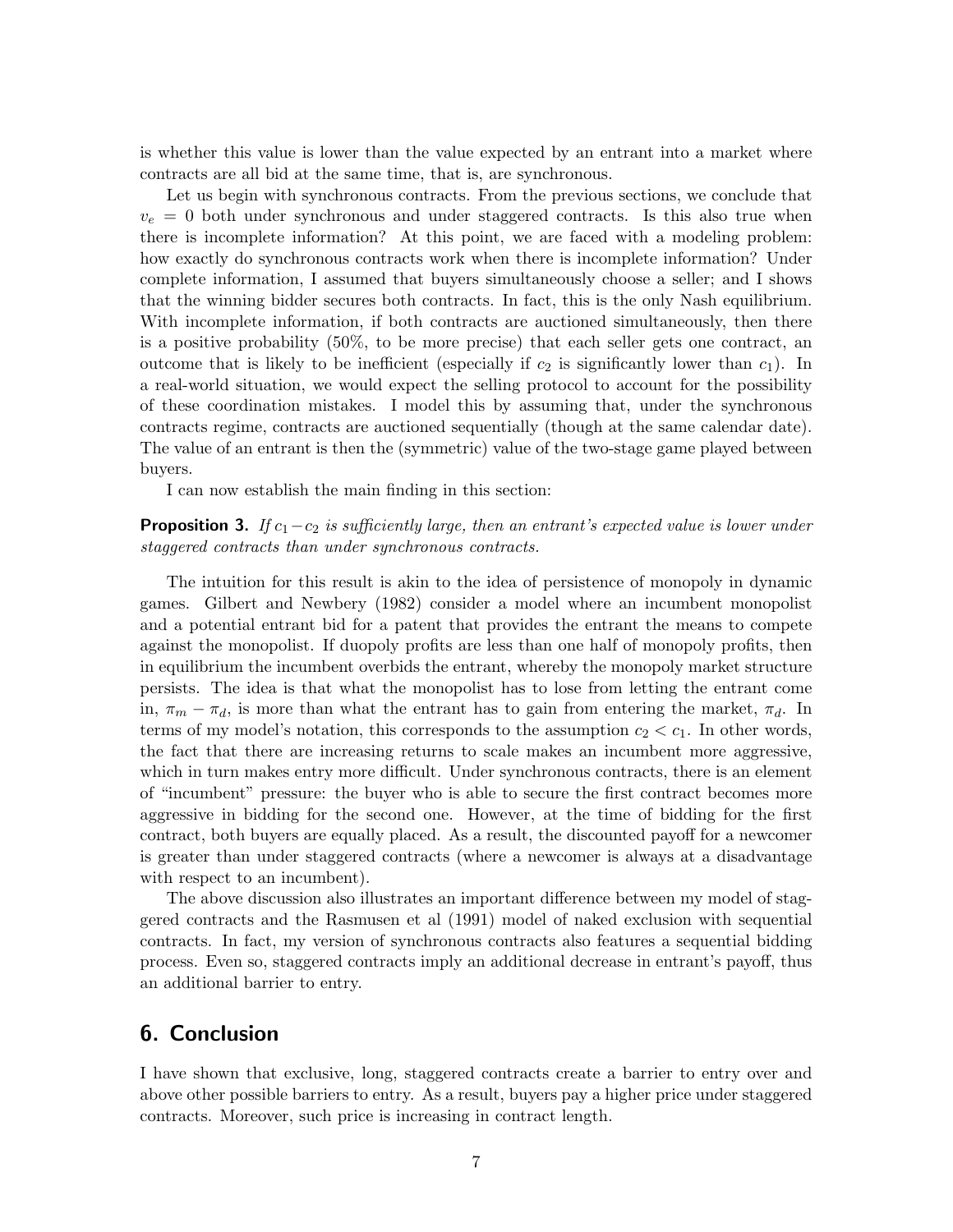In order to stress the point that the barrier I identify is over and above other barriers previously identified, I considered an ideal world with no information asymmetries across sellers and where there exists a potential entrant who is always present, always bids simultaneously for new contracts against a rival buyer, and has infinite financing abilities. In this context, long-term contracts or staggered contracts do not constitute a barrier to entry per se. However, the combination of long-term contracts and staggered contracts does create a barrier to entry.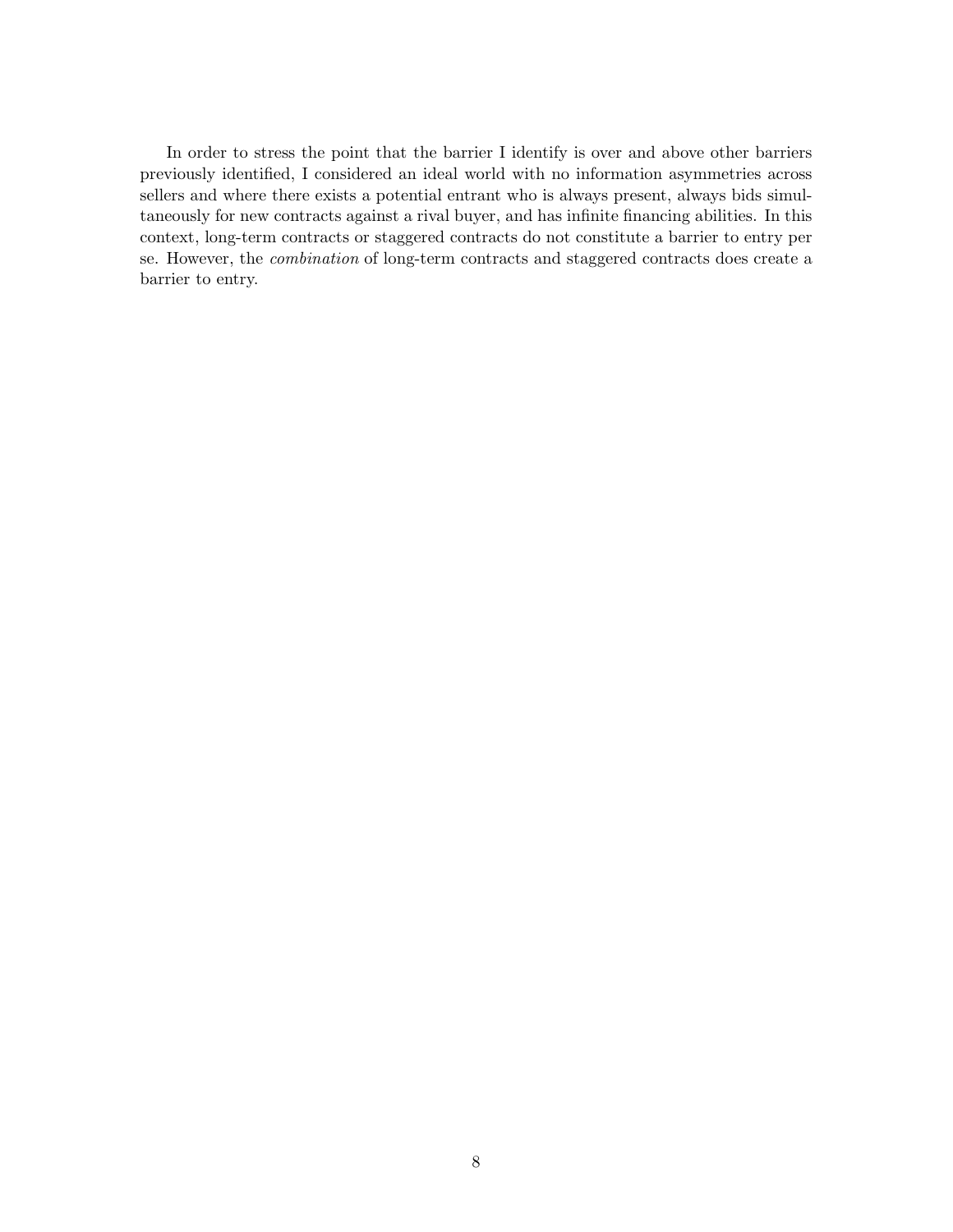## Appendix

**Proof of Proposition 1:** If the incumbent seller has the winning price, then its discounted value is given by

$$
\widetilde{p} + p_i - 2c_2 + \delta v_i \tag{2}
$$

where  $\tilde{p}$  is the per period price of the continuing contract (a contract which buyer and seller are locked in to). If the entrant makes the sale then the incumbent's value is

$$
\widetilde{p} - c_1 + \delta v_e \tag{3}
$$

Similarly, expected payoff for the entrant in case the entrant makes the sale is given by

$$
p_e - c_1 + \delta v_i \tag{4}
$$

whereas the entrant's expected payoff if the incumbent makes the sale is simply given by

$$
\delta v_e \tag{5}
$$

Equating (3) and (2) and solving for  $p_i$  I get the incumbent's minimum price:

$$
p_i^\circ = 2 c_2 - c_1 - \delta (v_i - v_e)
$$

Similarly, the entrant's minimum price is given by

$$
p_e^{\circ} = c_1 - \delta \left( v_i - v_e \right) \tag{6}
$$

It can be shown that  $p_i^{\circ} < p_e^{\circ}$  if and only if  $c_2 < c_1$ , which is true by Assumption 1. It follows that, in every period, the incumbent makes the sale. This implies that  $v_e = 0$  and the equilibrium price is given by

$$
p = p_i = p_e = c_1 - \delta \left( v_i - v_e \right) \tag{7}
$$

Since the incumbent seller always makes a sale, we conclude that  $\tilde{p} = p_i$ . Moreover, from (2) we have (2) we have

$$
v_i = 2(p_i - c_2) + \delta v_i \tag{8}
$$

or simply

$$
v_i = 2 \frac{p_i - c_2}{1 - \delta}
$$

Substituting  $(7)$  for  $p_i$  in  $(8)$  and simplifying, we get

$$
v_i = c_1 - c_2 \tag{9}
$$

Substituting 0 for  $v_e$  and (9) for  $v_i$  in (7), and simplifying, I get

$$
p_i = c_1 - \delta (c_1 - c_2) = (1 - \delta) c_1 + \delta c_2
$$

In the text I derived the values  $p_S = p^y = c_2$ .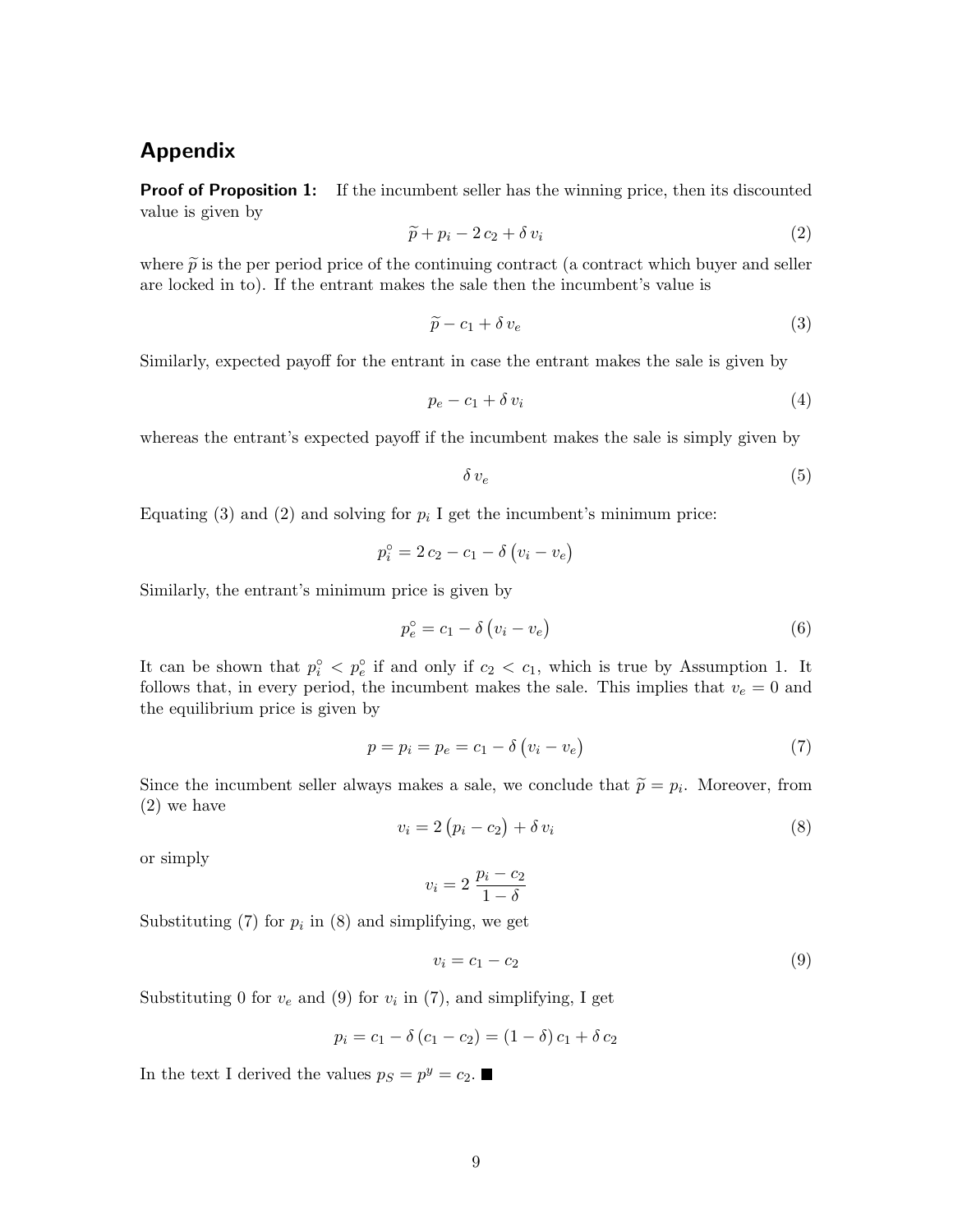**Proof of Proposition 2:** Suppose that firm b is currently the entrant. Firm b's expected payoff in case firm b makes the sale (an off-the-equilibrium event) is given by

$$
p_e^b - c_1 + \delta v_i^b \tag{10}
$$

whereas firm b's (the entrant) expected payoff if the incumbent (firm a) makes the sale is simply given by

$$
\delta^{\frac{T}{2}} v_e^b \tag{11}
$$

Given the equilibrium hypothesis that firm  $\alpha$  makes all of the sales, we have

$$
v_i^b = p_e^b - c_1
$$
  
\n
$$
v_e^b = 0
$$
\n(12)

Substituting (12) for  $v_i^b$  in (10), equating (10) to (11) and solving for  $p_e^b$ , I obtain firm b's minimum price when it is an entrant:

$$
p_e^{bo} = c_1
$$

Consistently with the equilibrium hypothesis that firm  $a$  makes all sales, firm  $b$  sets its price at the minimum level consistent with its no-deviation constraint:

$$
p_e^b = c_1 \tag{13}
$$

Note that this implies that

$$
v_i^b = 0
$$

Even though I assume that, along the equilibrium path, firm  $a$  always makes a sale, I need to consider the off-the-equilibrium possibility of firm b being an incumbent. If that is the case, then firm b's discounted value in case firm b makes the current sale is given by

$$
\widetilde{p} + p_i^b - 2c_2 + \delta v_i^b \tag{14}
$$

where  $\tilde{p}$  is the per period price of the continuing contract (a contract to which buyer and seller are locked in). If the entrant  $(\text{firm } a)$  makes the sale then firm b's value is

$$
\widetilde{p} - c_1 + \delta v_e^b \tag{15}
$$

Substituting 0 for  $v_i^b$  in (14), 0 for  $v_e^b$  in (15), and solving the equality of the two expressions with respect to  $p_i^b$ , I obtain firm b's minimum price when it is an incumbent:

$$
p_i^{bo} = 2c_2 - c_1
$$

Consistently with the equilibrium hypothesis that firm  $a$  makes all sales, firm  $b$  sets its price at the minimum level consistent with its no-deviation constraint:

$$
p_i^b = 2c_2 - c_1 \tag{16}
$$

In equilibrium, firm  $a$  (the incumbent) matches firm  $b$ 's price when firm  $b$  is an entrant, that is,  $p_e^b$ , which is given by (13), and makes a sale. This implies

$$
v_i^a = \frac{2(c_1 - c_2) - d}{1 - \delta} \tag{17}
$$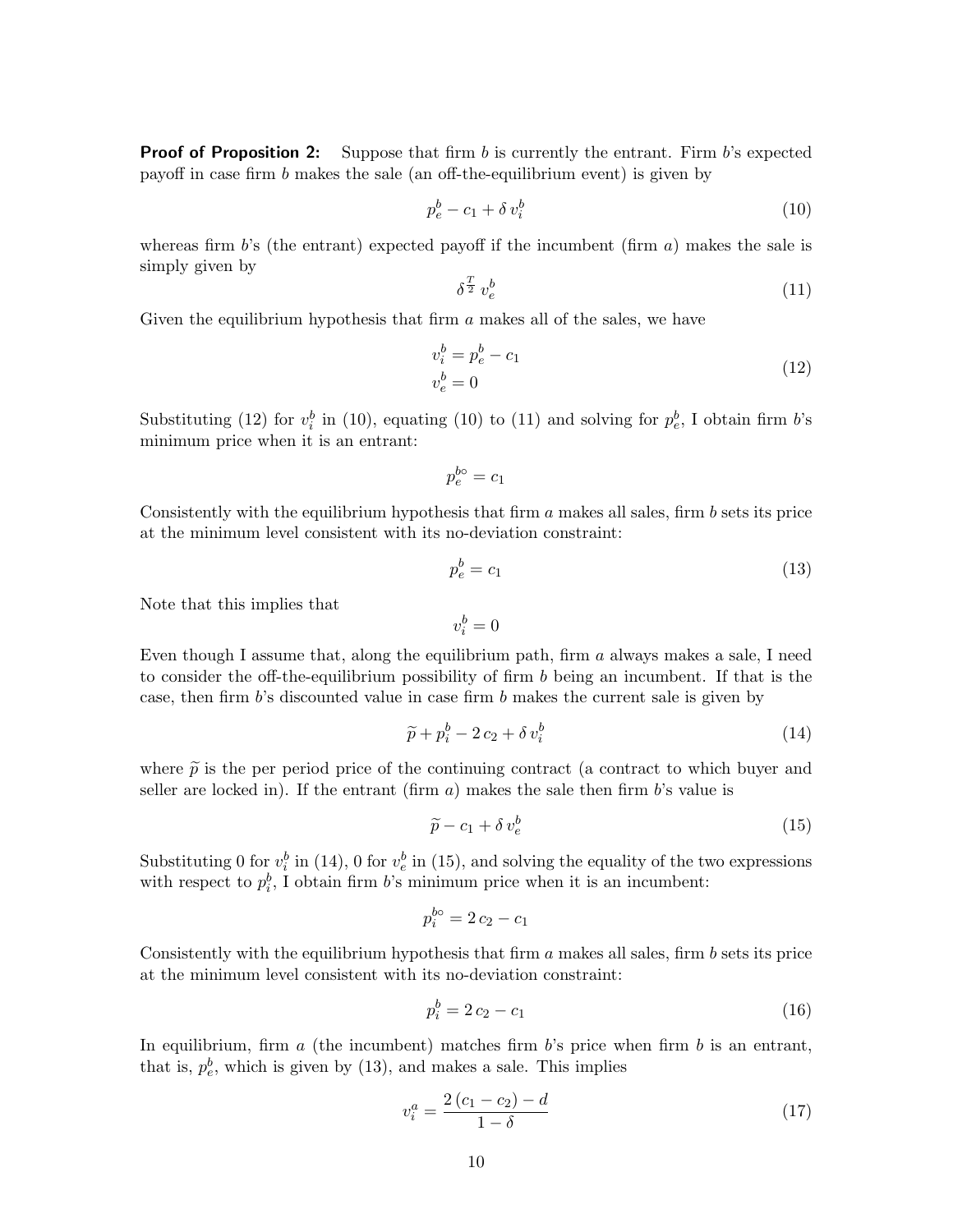If firm  $a$  ever happens to be an entrant, it matches firm  $b$ 's price when firm  $b$  is an incumbent, that is,  $p_i^b$ , which is given by (16), and makes a sale. This implies

$$
v_e^a = (2c_2 - c_1) - c_1 - d + \delta v_i^a
$$

Substituting (17) for  $v_i^a$ , I get

$$
v_e^a = \frac{2(2\,\delta - 1)(c_1 - c_2) - d}{1 - \delta} \tag{18}
$$

Note that  $v_e^a > 0$  if and only if

$$
d<2(2\delta-1)(c_1-c_2)
$$

which is true by assumption.

Ir order to show that the proposed equilibrium is indeed an equilibrium, I must show that firm a would not want to set a lower price, thus leaving the sale to firm  $b$ . Suppose that firm  $a$  is the entrant and prices above firm  $b$ , thus losing the sale to firm  $b$ . It follows that firm a's expected payoff is

$$
\delta\,v_e^a
$$

But since  $v_e^a > 0$ , this is strictly lower than  $v_e^a$ . When firm a is the incumbent, letting firm b make a sale would imply a payoff of

$$
p_i^a - c_1 - d + \delta v_e^a = -d + \delta v_i^a < v_i^a
$$

where the equality follows from  $p_i^a = p_e^{bo}$  and (13).

**Proof of Proposition 3:** The proof proceeds in three steps. First I compute the equilibrium under staggered contracts. Second I compute the equilibrium under synchronous contracts. Finally, I compare the value of an entrant in each of the two cases.

Consider first the case of staggered contracts. For simplicity, I assume that the price for the entire contract is received at the beginning of the first period (of the two periods that the contract lasts for). Moreover, differently from the previous sections I let  $p_i$  and  $p_e$ denote the discounted price for the entire duration of a contract. (In other words, price per period is given by  $p_i$  and  $p_e$  divided by  $1 + \delta$ .) Let q be the probability that the incumbent seller is chosen by the buyer. The value of an incumbent and of an entrant are given by

$$
v_i = q \left( p_i - 2 c_2 + \delta v_i \right) + (1 - q) \left( -c_1 + \delta v_e \right)
$$
  

$$
v_e = (1 - q) \left( p_e - c_1 + \delta v_i \right) + q \delta v_e
$$
 (19)

Define

$$
P \equiv p_i - p_e
$$

From (1),  $q = 1 - \Phi(P)$ . It follows that  $\partial q / \partial p_i = -\phi(P)$ , whereas  $\partial q / \partial p_e = \phi(P)$ . The first-order conditions for an incumbent and for an entrant's value maximization are given by

$$
1 - \Phi(P) - \phi(P)\left(p_i - 2c_2 + \delta v_i - (-c_1 + \delta v_e)\right) = 0
$$

$$
\Phi(P) - \phi(P)\left(p_e - c_1 + \delta v_i - \delta v_e\right) = 0
$$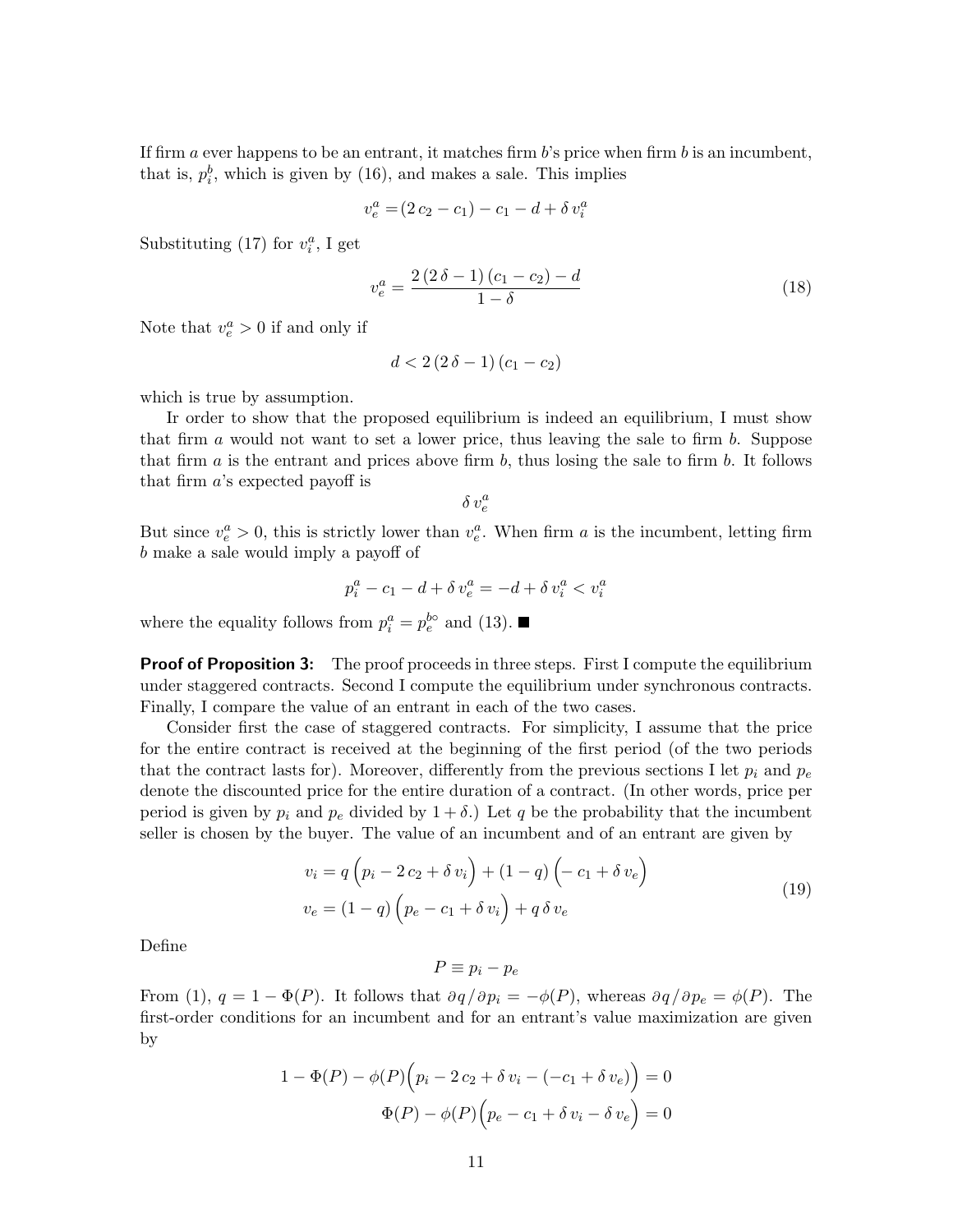or simply

$$
p_i = \frac{1 - \Phi(P)}{\phi(P)} + (2 c_2 - c_1) - \delta (v_i - v_e)
$$
  
\n
$$
p_e = \frac{\Phi(P)}{\phi(P)} + c_1 - \delta (v_i - v_e)
$$
\n(20)

Subtracting these two first-order conditions and simplifying, I get

$$
P + \frac{2\,\Phi(P) - 1}{\phi(P)} = -2\,(c_1 - c_2) \tag{21}
$$

Assumption 2 implies that the left-hand side of (21) is strictly increasing in P ranging from  $-\infty$  to  $+\infty$  as P varies from  $-\infty$  to  $+\infty$ . Moreover, the left-hand side of (21) is zero when P is zero. It follows that there exists a unique value of P satisfying  $(21)$ . Moreover, since  $P > 0$  if and only if the right-hand side of (21) is positive, Assumption 1 implies that  $P < 0$ .

Substituting the first-order condition (20) into the value functions (19) and simplifying, I get

$$
v_i = \frac{\left(1 - \Phi(P)\right)^2}{\phi(P)} + \delta v_e
$$
  

$$
v_e = \frac{\Phi(P)^2}{\phi(P)} + \delta v_e
$$
 (22)

or simply

$$
v_e = \frac{1}{1 - \delta} \frac{\Phi(P)^2}{\phi(P)}\tag{23}
$$

where  $P$  is given by  $(21)$ .

Consider now the case of synchronous contracts which are auctioned at every even period. Suppose that firm i has made the first sale. Seller continuation values before the second auction takes place are given by

$$
v_i = q \left( p_i - 2 \left( 1 + \delta \right) c_2 \right) + \left( 1 - q \right) \left( - \left( 1 + \delta \right) c_1 \right) + \delta^2 v^{\circ}
$$

$$
v_e = \left( 1 - q \right) \left( p_e - \left( 1 + \delta \right) c_1 \right) + \delta^2 v
$$

where  $v^{\circ}$  is the value before the first sale is made in a given even period. The first-order conditions for an incumbent and for an entrant are given by

$$
1 - \Phi(P) - \phi(P) \left( p_i - 2 (1 + \delta) c_2 + (1 + \delta) c_1 \right) = 0
$$
  

$$
\Phi(P) - \phi(P) \left( p_e - (1 + \delta) c_1 \right) = 0
$$

or simply

$$
p_i = \frac{1 - \Phi(P)}{\phi(P)} + (1 + \delta) (2 c_2 - c_1)
$$
  
\n
$$
p_e = \frac{\Phi(P)}{\phi(P)} + (1 + \delta) c_1
$$
\n(24)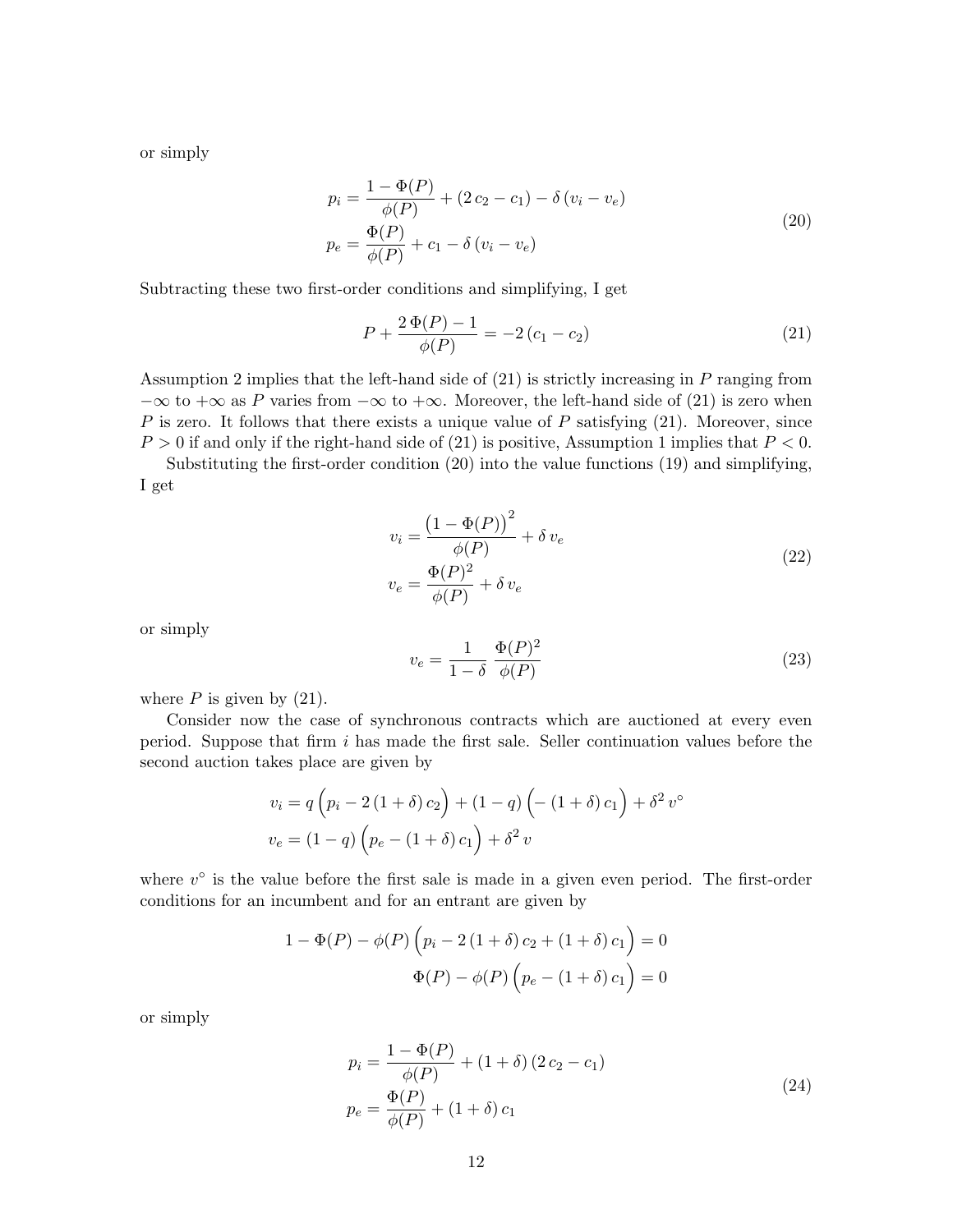Subtracting these two first-order conditions, I get

$$
P + \frac{2\,\Phi(P) - 1}{\phi(P)} = -2\,(1 + \delta)\,(c_1 - c_2) \tag{25}
$$

which determines the value of  $P$  uniquely. Substituting  $(24)$  back into the value functions, I get

$$
v_i = \frac{1 - \Phi(P)^2}{\phi(P)} + \delta^2 v^{\circ}
$$

$$
v_e = \frac{\Phi(P)^2}{\phi(P)} + \delta^2 v^{\circ}
$$

Consider now the first auction in the sequence. Firm  $A$ 's value functions is given by

$$
v = \left(1 - \Phi(P^{\circ})\right) \left(p_A^{\circ} + \frac{\left(1 - \Phi(P)\right)^2}{\phi(P)}\right) + \Phi(P^{\circ}) \frac{\Phi(P)^2}{\phi(P)} + \delta^2 v^{\circ}
$$

where  $p_A^{\circ}$  is firm A's price and  $P^{\circ} \equiv p_A^{\circ} - p_B^{\circ}$  is the price difference between firm A and firm B at the beginning of the period (when there is no differentiation between incumbent and entrant). Firm A's first-order condition for profit maximization is given by

$$
1 - \Phi(P^{\circ}) - \phi(P^{\circ}) \left( p_A^{\circ} + \frac{\left(1 - \Phi(P)\right)^2}{\phi(P)} - \frac{\Phi(P)^2}{\phi(P)} \right) = 0
$$

Since the equilibrium is symmetric,  $P^{\circ} = 0$  and  $p_A^{\circ} = p_B^{\circ} = p^{\circ}$ , and hence

$$
p^{\circ} = \frac{1 - \Phi(0)}{\phi(0)} + \frac{\Phi(P)^2}{\phi(P)} - \frac{(1 - \Phi(P))^2}{\phi(P)}
$$
(26)

$$
= \frac{1 - \Phi(0)}{\phi(0)} - \frac{1 - 2\Phi(P)}{\phi(P)}
$$
\n(27)

Plugging (26) back into the value function, I get

$$
v^{\circ} = \frac{1}{1 - \delta^{2}} \left( \frac{\Phi(0)^{2}}{\phi(0)} + \frac{\Phi(P)^{2}}{\phi(P)} \right)
$$

Consider now a potential entrant that arrives at a random  $t$ . If  $t$  is even, then such entrant will receive v. If t is odd, then the entrant gets  $\delta$  times v. In expected terms, the entrant gets

$$
v = \frac{1}{2} v^{\circ} + \frac{1}{2} \delta v^{\circ} = \frac{1}{1 - \delta} \frac{1}{2} \left( \frac{\Phi(0)^2}{\phi(0)} + \frac{\Phi(P)^2}{\phi(P)} \right)
$$
(28)

where  $P$  is given by  $(25)$ .

Next, I compare the equilibria with staggered and with synchronous contracts. Let G stand for staggered contracts and Y for synchronous contracts. From  $(21)$  and  $(25)$ , we see that

$$
P^{g} + \frac{2 \Phi(P^{g}) - 1}{\phi(P^{g})} = -(1 + \delta) (c_1 - c_2)
$$
  

$$
P^{y} + \frac{2 \Phi(P^{y}) - 1}{\phi(P^{y})} = -2 (1 + \delta) (c_1 - c_2)
$$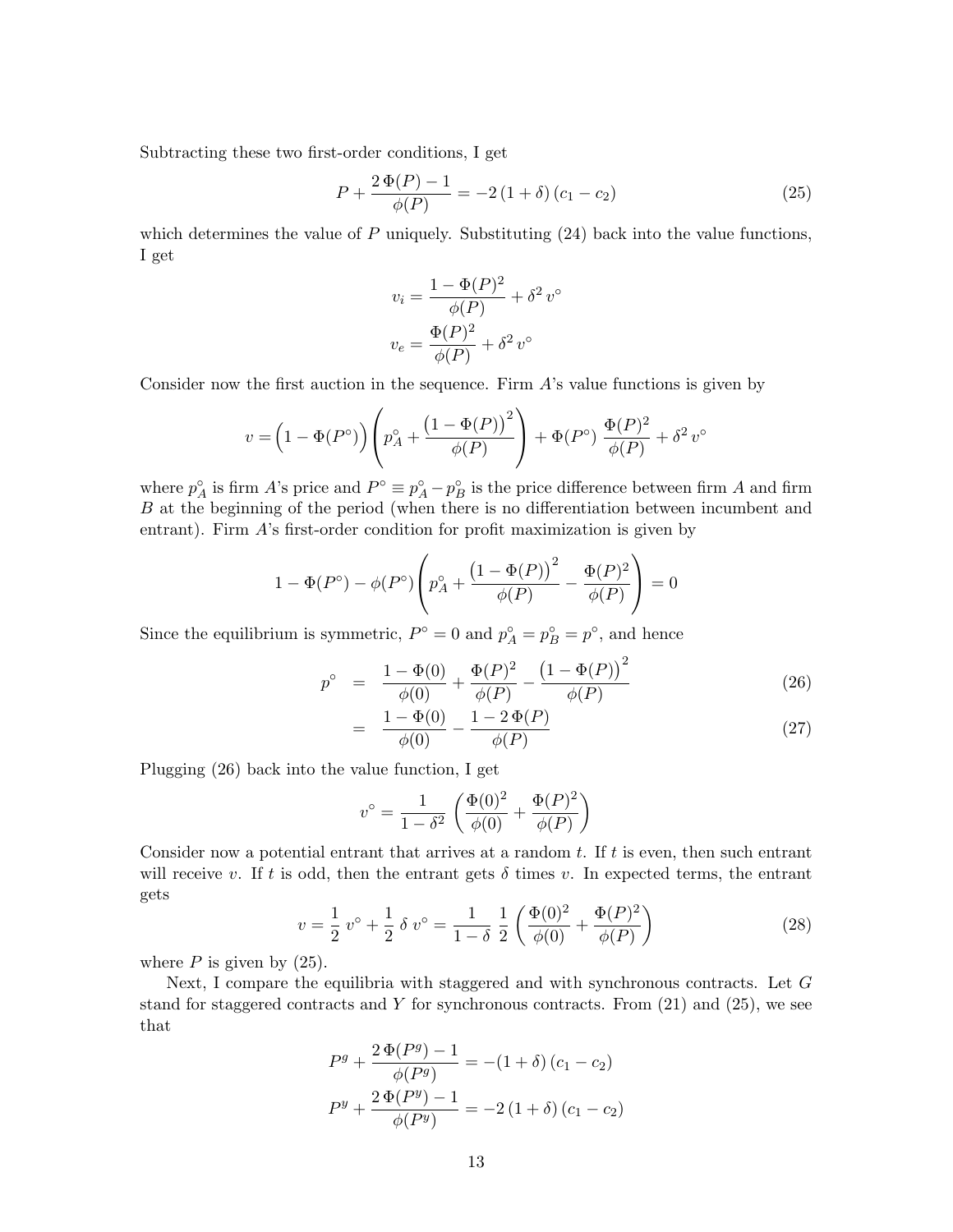Assumption 2 implies that  $0 > P^g > P^y$ . Moreover, from (23) and (28), we see that

$$
v_e^g = \frac{1}{1-\delta} \frac{\Phi(P^g)^2}{\phi(P^g)}
$$
  

$$
v_e^y = \frac{1}{1-\delta} \frac{1}{2} \left( \frac{\Phi(0)^2}{\phi(0)} + \frac{\Phi(P^y)^2}{\phi(P^y)} \right)
$$

Notice that, as  $c_1 - c_2 \to \infty$ , both  $P^y$  and  $P^g \to -\infty$ , which in turn implies that  $v_e^g \to 0$ whereas  $v_e^y \rightarrow \frac{1}{8(1-\delta)\phi(0)} > 0$ .

**Syncrhonous contracts with sequential sales.** Alternatively, I could consider an extensive form with sequential sales: Nature determines an ordering of buyers. Then both sellers simultaneously set prices to be paid by the first buyers. After the first buyer chooses one of the sellers, the sellers simultaneous set prices for the second buyers, who then picks one of the sellers.

Considered the subgame that begins with setting prices for the second buyers. Denote by incumbent (index i) the sellers who made the first sale and entrant (index  $e$ ) the one who did not. If the incumbent seller makes the second sale, then its payoff is given by

$$
\widetilde{p}+p_i-2\,c_2
$$

where  $\tilde{p}$  is the period price of the contract with the first buyer (a contract to which buyer and seller are locked in). If the entrant makes the second sale then the incumbent's payoff is

$$
\widetilde{p}-c_1
$$

Similarly, the entrant's payoff in case the entrant makes the second sale is given by

$$
p_e - c_1 \tag{29}
$$

whereas the entrant's payoff if the incumbent makes the second sale is zero. By equating payoff from making a sale and payoff from not making a sale, I obtain the sellers' minimum prices. They are given by

$$
p_i^\circ = 2 c_2 - c_1
$$

$$
p_e^\circ = c_1
$$

Assumption 1 implies that  $p_i^{\circ} < p_e^{\circ}$ . It follows that the seller who makes the first sale also makes the second sale, specifically, sets a price  $c<sub>1</sub>$  for the second sale. This implies that, by making the first sale for a price  $p$ , a seller expects a continuation payoff of

$$
p+c_1-2c_2
$$

whereas missing the first sale means missing the second one as well, for a payoff of zero. It follows that (both) firms set a price of  $2c_2 - c_1$  for the first sale. All in all, the average price in the sequential sales model is given by

$$
\overline{p} = \frac{1}{2}(2c_2 - c_1) + \frac{1}{2}c_1 = c_2
$$

In other words, from the point of view of average price it does not matter whether sales are simultaneous or sequential. Buyers do care: in particular, it's better to be the first buyer than to be the second buyer.